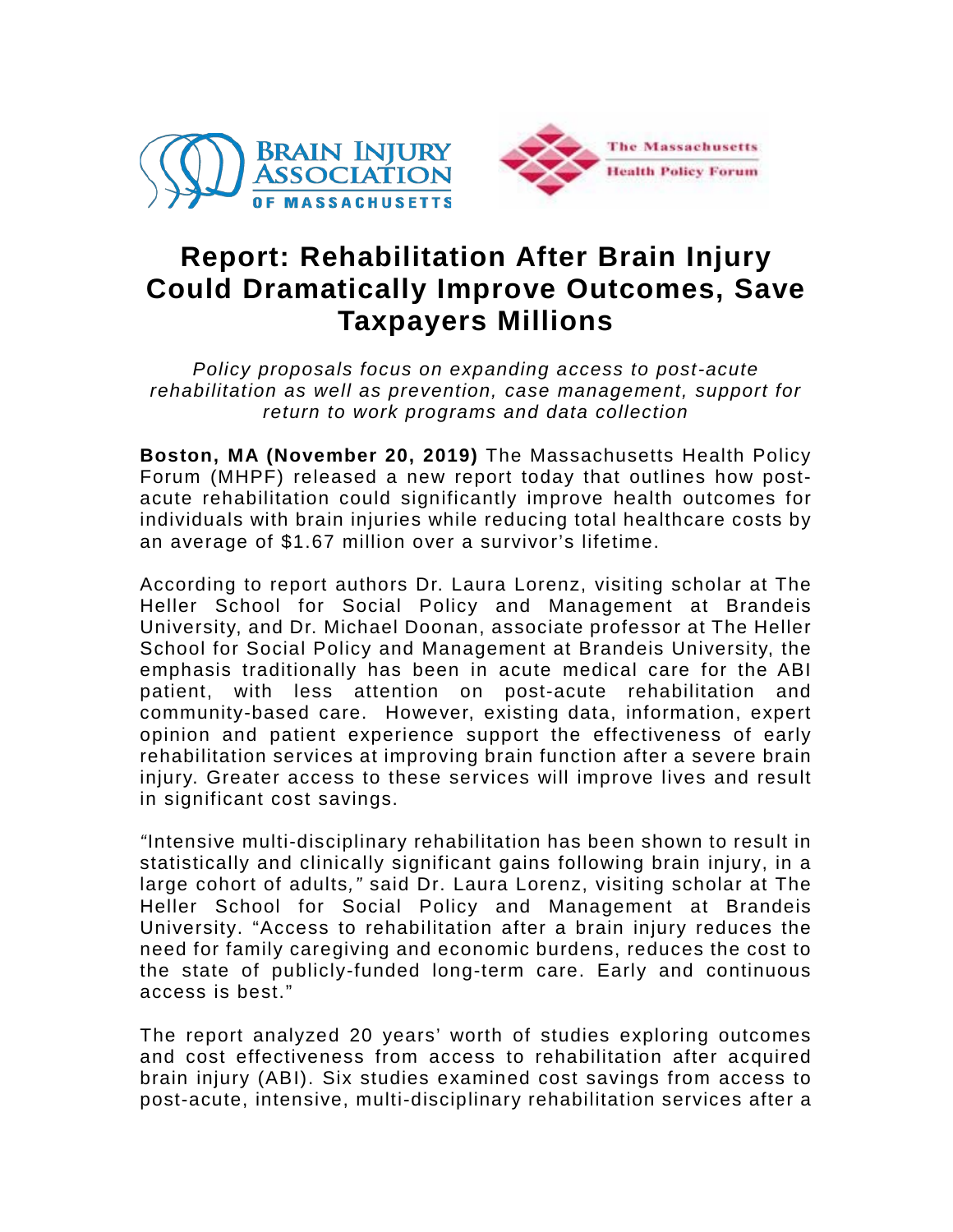severe brain injury. For patients admitted within 1 year of injury lifetime savings ranged from \$1.28M to \$2.27M per patient, and averaged \$1.67M per person over their lifetime. As long-term services are often funded by Medicaid or other public sources, the Commonwealth (and taxpayers) would stand to save millions.

"Imagine you were in a car accident and broke your arm. We as a society would never say that you need to live the rest of your life with a broken arm, but that is exactly what often happens when you injure your brain," said Nicole Godaire, CEO of the Brain Injury Association of Massachusetts. "This report confirms with academic rigor what we at BIA-MA have seen first-hand for many years: post-acute rehabilitation leads to tremendous health outcomes for survivors of brain injury and can save the Commonwealth millions in public healthcare costs."

Estimates of the number of people living with disabilities from brain injury in Massachusetts are between 68,000 and 112,000, according to population-based estimates of disability after brain injury used by the Centers for Disease Control. Massachusetts residents with more serious brain injuries from stroke and severe traumatic brain injury (TBI) resulting in disability are likely to rely on public funding for their health and long-term care within two years of their injury. This is due to becoming impoverished as a result of losing their jobs and the high cost of acute and ongoing care.

Additionally, within six months of a severe brain injury, more than 30% of survivors nationally lose their private or employer-based health insurance (Lin, Canner, & Schneider, 2016). Those with more severe injuries are more likely to file for bankruptcy "with substantial levels of medical debt soon after the injury," including those insured by Medicaid at the time of their injury (Relyea-Chew et al., 2009).

The report's authors recommend the following five policy initiatives if Massachusetts intends to improve ABI patient outcomes and reduce the cost of care:

- **Increase access to post-acute rehabilitation**, especially for people who have sustained a severe brain injury where the greatest cost-savings are observed. Ideally, ensure access within 12 months of injury, when capacity for improvement is greatest, and provide access in a continuous chain, without interruptions.
- **Maintain and enhance ongoing brain injury prevention activities.** Examples are seat belt and helmet usage; distracted, drunken, and drugged driving; pedestrian and home safety practices; sports concussion and fall prevention for seniors.